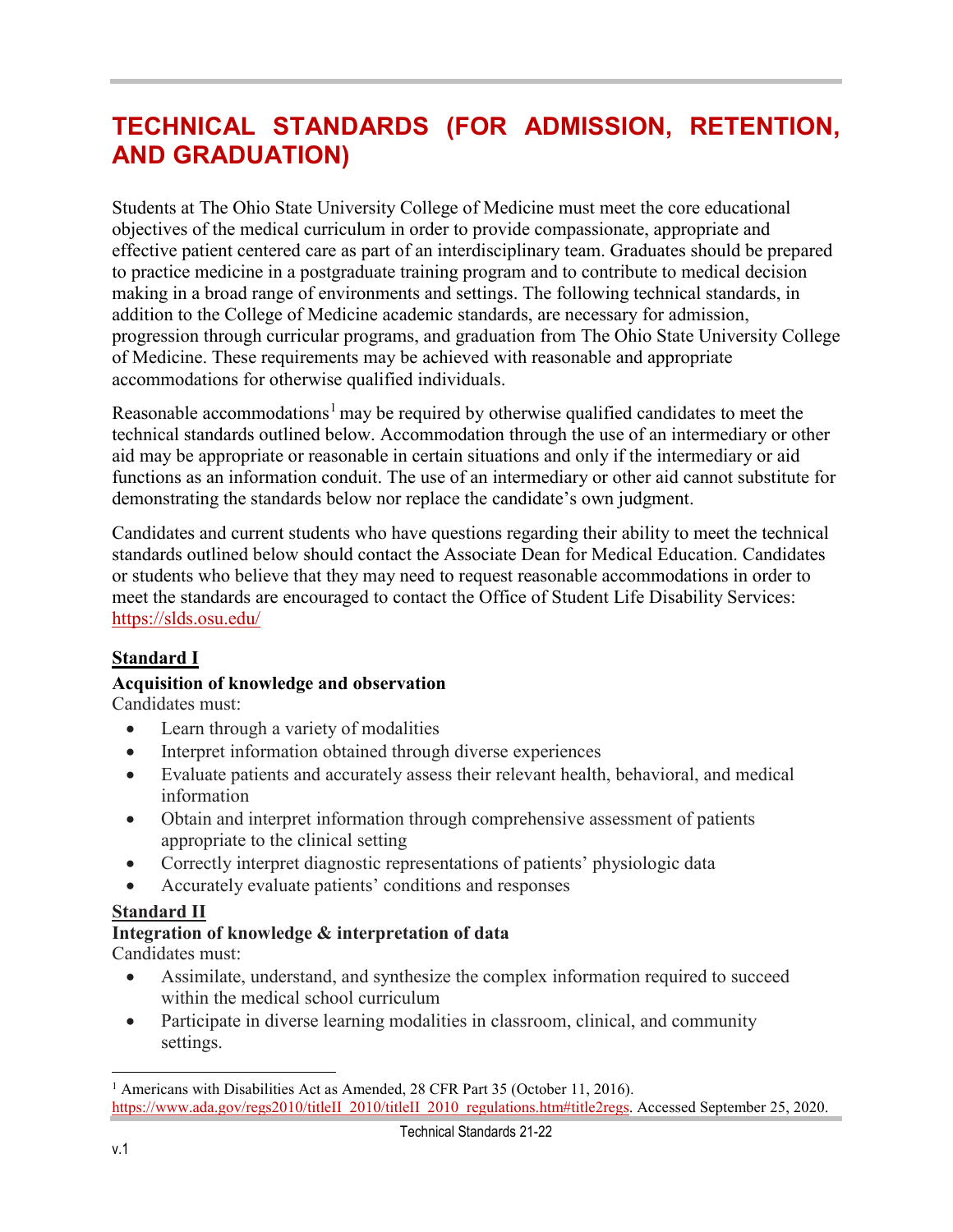- Learn, collaborate, and contribute as a part of a team
- Synthesize information obtained both in person and via remote technology
- Formulate a hypothesis, infer causal connections, investigate potential answers and outcomes
- Develop well-reasoned, fact based conclusions in support of scientific inquiry or clinical plans

## **Standard III**

**Communication**

Candidates must:

- Exhibit the interpersonal skills necessary to enable effective caregiving of patients
- Effectively communicate with all members of a multidisciplinary health care team, patients, and those supporting them
- Record information in a clear and accurate way
- Interpret verbal and nonverbal communication

## **Standard IV**

## **Clinical skills**

Candidates must:

- Perform appropriate physical examination and diagnostic maneuvers based on a patient's clinical presentation
- Provide or direct general care and emergency treatment for patients and respond to emergency situations in a timely manner
- Meet applicable safety standards for the environment and follow universal precaution procedures

## **Standard V**

## **Development of appropriate professional attitudes and behaviors**

Candidates must:

- Accept responsibility for learning, exercise good judgment, and promptly complete all responsibilities attendant to curricular requirements and to the diagnosis and care of patients
- Demonstrate the characteristics of honesty, integrity, empathy, collaboration, and teamwork in their actions
- Demonstrate a willingness to accept and respond to feedback as the basis of personal growth and improvement
- Understand and function within the legal requirements and ethical standards of the profession of medicine
- Treat all individuals with whom they come in contact in a courteous and respectful manner
- Not discriminate against anyone on the basis of gender identity, age, race, ethnicity, sexual orientation, religion, disability, or any other protected status under the law or university policy
- Display flexibility and the ability to manage the uncertainty inherent in the care of patients by maintaining a professional demeanor and a collaborative environment

Matriculated students must review and attest that they can consistently meet these technical standards, either with or without accommodations. If at any point in time a student enrolled in the College of Medicine might no longer meet these technical standards, they should consult with the